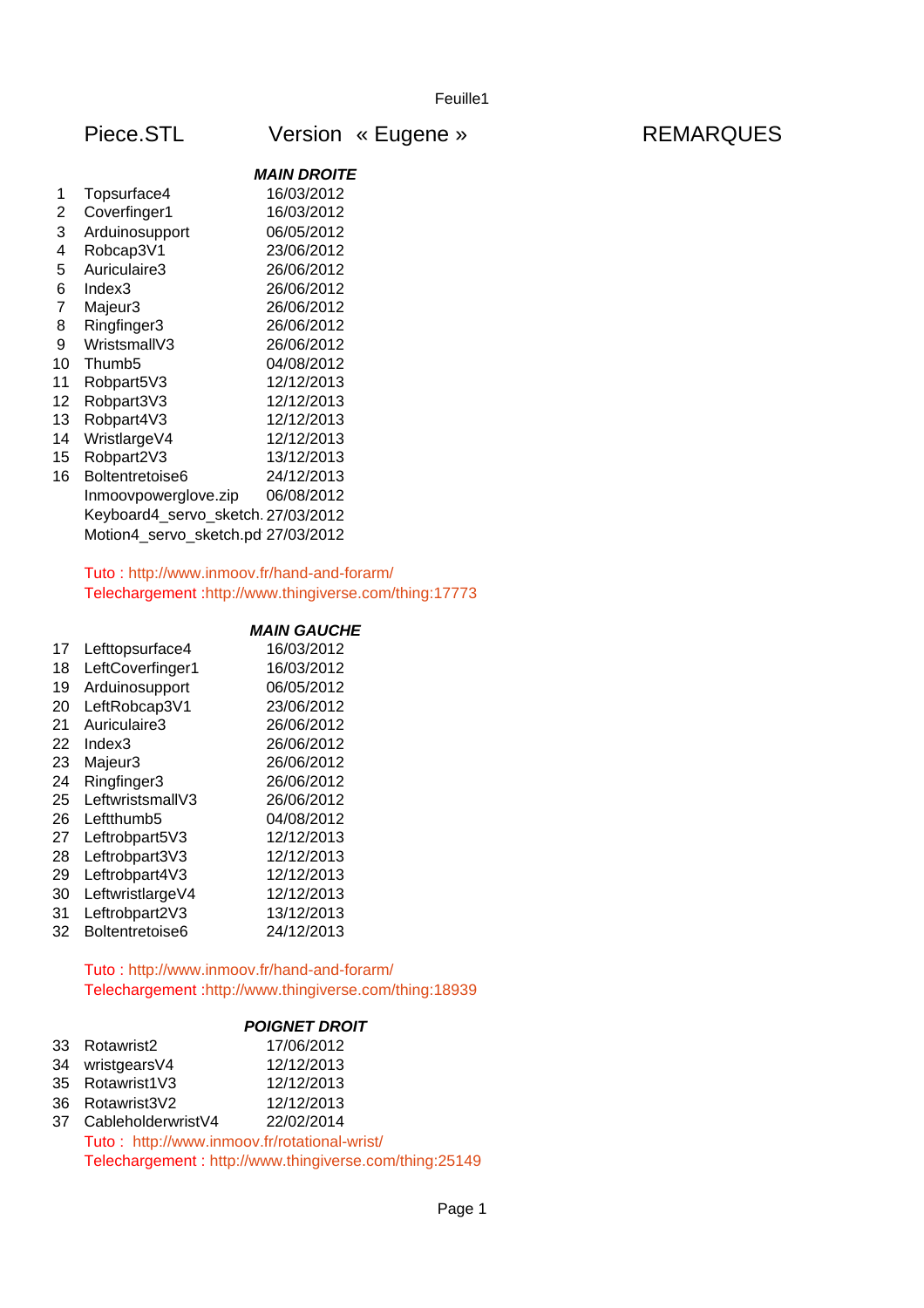## *POIGNET GAUCHE*

| 38 Leftrotawrist2         | 17/06/2012 |
|---------------------------|------------|
| 39 Leftrotawrist1V3       | 12/12/2013 |
| 40 LeftcableholderwristV4 | 22/02/2014 |
| 41 wristgearsV4           | 12/12/2013 |
| 42 Rotawrist3V2           | 12/12/2013 |

Tuto :<http://www.inmoov.fr/rotational-wrist/> Telechargement :<http://www.thingiverse.com/thing:25149>

## *SERVO BED DROIT*

| 43 Robring V3       | 23/03/2013 |                  |
|---------------------|------------|------------------|
| 44 Robpart3V3       | 12/06/2013 | Obsolete ? Cf 15 |
| 45 Robpart4V3       | 12/06/2013 | Obsolete ? Cf 16 |
| 46 RobservobedV5    | 12/12/2013 |                  |
| 47 RobcablebackV3   | 15/12/2013 |                  |
| 48 Robcablefront V3 | 15/12/2013 |                  |
| 49 Servo-pulleyX5   | 15/12/2013 |                  |
|                     |            |                  |

Tuto :<http://www.inmoov.fr/lining-and-tighting-the-tendons/> Telechargement :<http://www.thingiverse.com/thing:65274>

## *SERVO BED GAUCHE*

|    | 50 Leftrobpart3V3    | 12/06/2013 |
|----|----------------------|------------|
| 51 | Leftrobpart4V3       | 12/06/2013 |
|    | 52 LeftrobservobedV5 | 12/12/2013 |
| 53 | LeftrobcablebackV3   | 15/12/2013 |
| 54 | LeftrobcablefrontV3  | 15/12/2013 |
| 55 | RobringV3            | 23/03/2013 |
| 56 | Servo-pulleyX5       | 15/12/2013 |
|    |                      |            |

Obsolete ? Cf 28 Obsolete ? Cf 29

Tuto :<http://www.inmoov.fr/lining-and-tighting-the-tendons/> Telechargement :<http://www.thingiverse.com/thing:65274>

#### *BICEPS DROIT*

| 57 | ServoholderV1            | 17/09/2012                                                                   |              |
|----|--------------------------|------------------------------------------------------------------------------|--------------|
| 58 | ServobaseV1              | 17/09/2012                                                                   |              |
| 59 | LowarmsideV1 X2          | 17/09/2012 http://www.reppers 18/08/2013 Ajout de jeu pour faciliter montage |              |
| 60 | HigharmsideV1 X2         | 17/09/2012                                                                   |              |
| 61 | PistonanticlockV1        | 17/09/2012                                                                   | 100 % infill |
| 62 | GearpotentioV1           | 17/09/2012                                                                   |              |
| 63 | ElbowshaftgearV1         | 17/09/2012                                                                   |              |
| 64 | Reinforcer <sub>V1</sub> | 17/09/2012                                                                   |              |
| 65 | SpacerV1                 | 17/09/2012                                                                   |              |
| 66 | RotpotentioV2            | 17/09/2012 http://www.reppers08/10/2013 Remplacé par potentioV3              |              |
| 67 | RotcenterV2              | 17/09/2012                                                                   |              |
| 70 | Rotmit <sub>V2</sub>     | 17/09/2012 http://www.reppers 18/08/2013 Rectification taille                |              |
| 71 | Rottit <sub>V2</sub>     | 17/09/2012 http://www.reppers                                                |              |
| 72 | PistonbaseantiV1         | 24/09/2012                                                                   |              |
| 73 | Armtopcover1             | 07/10/2012                                                                   |              |
| 74 | Armtopcover2             | 07/10/2012                                                                   |              |
| 75 | Armtopcover3             | 18/02/2013                                                                   |              |
| 76 | RotwormV5                | 02/03/2013                                                                   | 100 % infill |
| 77 | RotgearV3                | 02/03/2013                                                                   |              |
| 78 | GearholderV1             | 02/08/2013                                                                   |              |
|    |                          |                                                                              |              |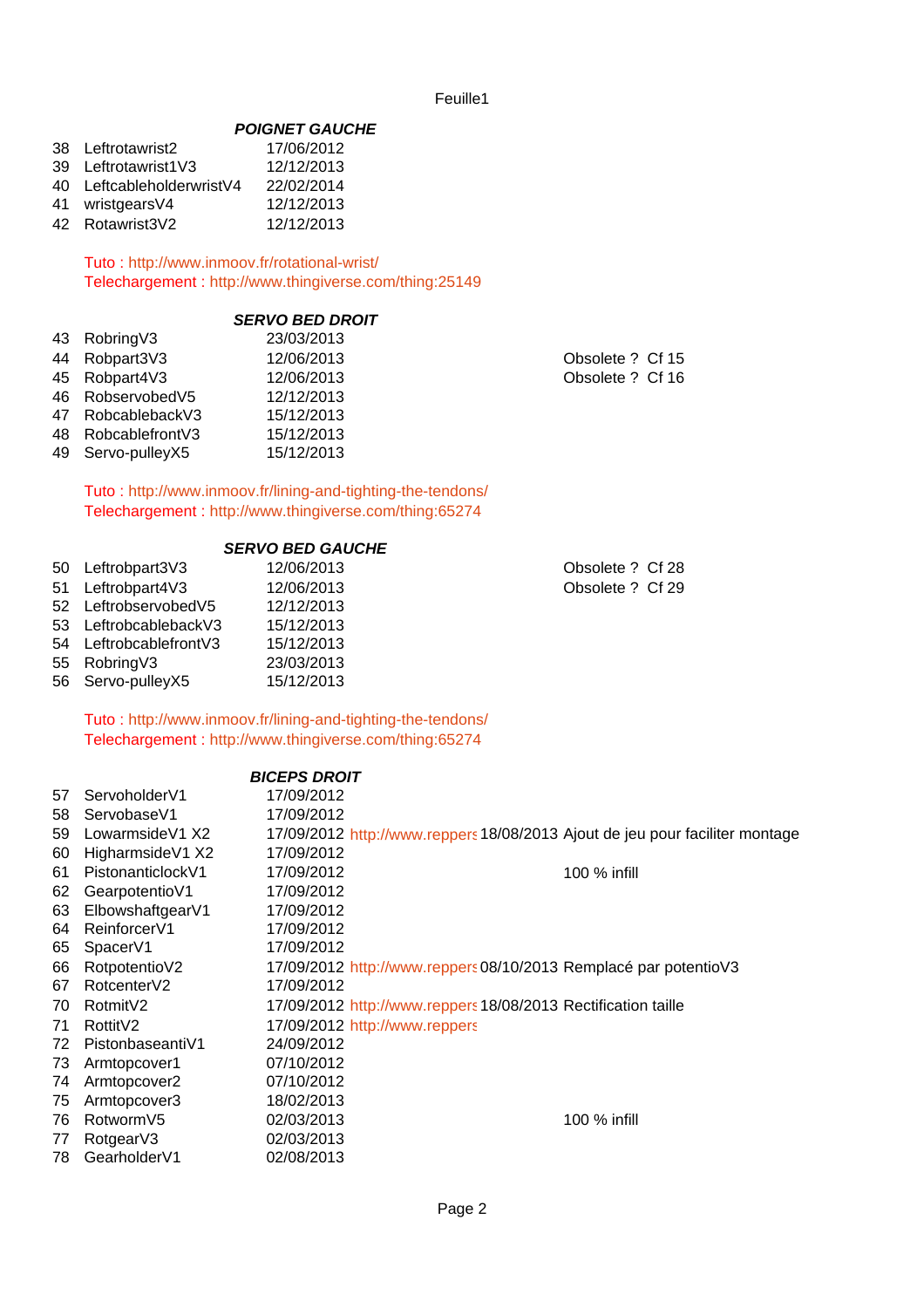Sketch\_motions\_bicep1.p 17/10/2012 Extras

Tuto : <http://www.inmoov.fr/bicep/> Telechargement :<http://www.thingiverse.com/thing:30654>

## *BICEPS GAUCHE*

| 79 | ServoholderV1            | 17/09/2012                                                                   |              |
|----|--------------------------|------------------------------------------------------------------------------|--------------|
| 80 | ServobaseV1              | 17/09/2012                                                                   |              |
| 81 | Lowarmside V1 X2         | 17/09/2012 http://www.reppers 18/08/2013 Ajout de jeu pour faciliter montage |              |
| 82 | HigharmsideV1 X2         | 17/09/2012                                                                   |              |
| 83 | PistonanticlockV1        | 17/09/2012                                                                   | 100 % infill |
| 84 | GearpotentioV1           | 17/09/2012                                                                   |              |
| 85 | ElbowshaftgearV1         | 17/09/2012                                                                   |              |
| 86 | Reinforcer <sub>V1</sub> | 17/09/2012                                                                   |              |
| 87 | SpacerV1                 | 17/09/2012                                                                   |              |
| 88 | RotpotentioV2            | 17/09/2012 http://www.reppers 08/10/2013 Remplacé par potentioV3             |              |
| 89 | Rotmit <sub>V2</sub>     | 17/09/2012 http://www.reppers 18/08/2013 Rectification taille                |              |
| 90 | LeftrotcenterV2          | 17/09/2012                                                                   |              |
| 91 | LeftrottitV2             | 17/09/2012 http://www.reppers                                                |              |
| 92 | PistonbaseantiV1         | 24/09/2012                                                                   |              |
| 93 | Armtopcover1             | 07/10/2012                                                                   |              |
| 94 | Armtopcover2             | 07/10/2012                                                                   |              |
| 95 | Armtopcover3             | 18/02/2013                                                                   |              |
| 96 | RotwormV5                | 02/03/2013                                                                   | 100 % infill |
| 96 | RotgearV3                | 02/03/2013 http://www.reppers 19/08/2013 Refacettage « plus propre »         |              |
| 97 | GearholderV1             | 02/08/2013                                                                   |              |
|    |                          |                                                                              |              |

Tuto : <http://www.inmoov.fr/bicep/> Telechargement :<http://www.thingiverse.com/thing:30654>

|                    | <b>EPAULE DROITE</b>                                                  |
|--------------------|-----------------------------------------------------------------------|
| 98 PivcenterV1     | 02/01/2013                                                            |
| 99 PivconnectorV1  | 02/01/2013                                                            |
| 100 PivmitV1       | 02/01/2013                                                            |
| 101 PivpotholderV2 | 02/01/2013                                                            |
| 102 PivtitV1       | 02/01/2013 http://www.reppers 08/10/2013 uniformisation pieces        |
| 103 ServoholderV1  | 02/01/2013 http://www.reppers 19/08/2013 ?                            |
| 104 ServoholsterV1 | 02/01/2013 http://www.reppers 19/08/2013 ?                            |
| 105 PistonclaviV2  | 02/01/2013                                                            |
| 106 PistonbaseV4   | 02/01/2013                                                            |
| 107 PivpotentioV2  | 02/01/2013 http://www.reppers 08/10/2013 Remplacé par potentioV3      |
| 108 PivgearV3      | 02/03/2013 http://www.reppers. 19/08/2013 Refacettage « plus propre » |
| 109 PivwormV2      | 02/03/2013                                                            |
| 110 ClavibackV2    | 12/10/2013                                                            |
| 111 Clavifront V2  | 12/10/2013                                                            |

Tuto :<http://www.inmoov.fr/shoulder-and-torso/> Telechargement :<http://www.thingiverse.com/thing:40040>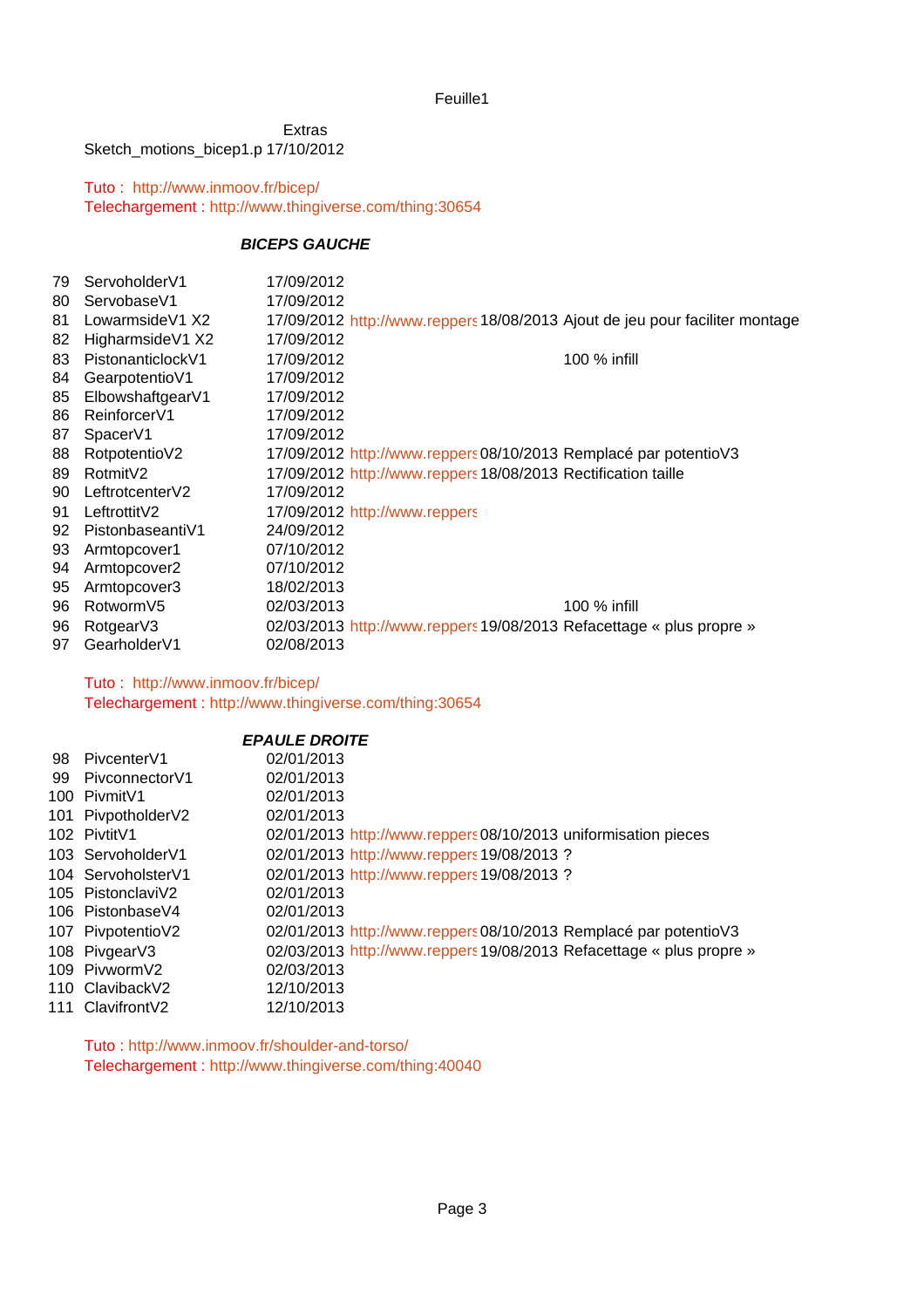|                        | <b>EPAULE GAUCHE</b>                                             |
|------------------------|------------------------------------------------------------------|
| 112 PivconnectorV1     | 02/01/2013                                                       |
| 113 LeftpivcenterV1    | 02/01/2013                                                       |
| 114 LeftpivmitV1       | 02/01/2013                                                       |
| 115 LeftpivtitV1       | 02/01/2013 http://www.reppers08/10/2013 uniformisation pieces    |
| 116 ServoholderV1      | 02/01/2013                                                       |
| 117 ServoholsterV1     | 02/01/2013                                                       |
| 118 LeftpivpotholderV2 | 02/01/2013                                                       |
| 119 PistonclaviV2      | 02/01/2013                                                       |
| 120 PistonbaseV4       | 02/01/2013                                                       |
| 121 PivpotentioV2      | 02/01/2013 http://www.reppers 08/10/2013 Remplacé par potentioV3 |
| 122 PivgearV3          | 02/03/2013                                                       |
| 123 PivwormV2          | 02/03/2013                                                       |
| 124 ClavibackV2        | 12/10/2013                                                       |
| 125 Clavifront V2      | 12/10/2013                                                       |

Tuto :<http://www.inmoov.fr/shoulder-and-torso/> Telechargement :<http://www.thingiverse.com/thing:40040>

|     |                     | <b>TORSE</b> |
|-----|---------------------|--------------|
| 126 | HomlowfrontV1       | 01/03/2013   |
| 127 | InterkinectsideV1   | 01/10/2013   |
| 128 | Homeplatefront-V1   | 01/03/2013   |
| 129 | ThroatlowerV1       | 01/03/2013   |
| 130 | SternumV1           | 01/03/2013   |
| 131 | KinectsideholderV1  | 01/10/2013   |
| 132 | Homeplateback+V1    | 01/03/2013   |
| 133 | Homeplatebacklow+V1 | 01/03/2013   |
| 134 | Homelowback+V1      | 01/03/2013   |
| 135 | ServoholsterV1      | 01/03/2013   |
| 136 | KinectsidebackV1    | 01/10/2013   |
| 137 | ChestlowV1          | 01/10/2013   |
| 138 | KinectmidfrontV1    | 01/10/2013   |
| 139 | InterkinectmidV1    | 01/10/2013   |
| 140 | Homeplatefront+V1   | 01/03/2013   |
| 141 | Homeplateback-V1    | 01/03/2013   |
| 142 | Homeplatebacklow-V1 | 01/03/2013   |
| 143 | KinectmidbackV1     | 01/10/2013   |

Tuto :<http://www.inmoov.fr/shoulder-and-torso/> Telechargement : [https://cubehero.com/physibles/hairygael/Torso\\_for\\_Robot\\_InMoov](https://cubehero.com/physibles/hairygael/Torso_for_Robot_InMoov)

|                      | <b>POITRINE</b> |
|----------------------|-----------------|
| 144 ChestleftV1      | 01/10/2013      |
| 145 ChesttopattachV1 | 01/10/2013      |
| 146 BottomchestV1    | 01/10/2013      |
| 147 ChesttopV1       | 01/10/2013      |
| 148 ChestrightV1     | 01/10/2013      |
| 149 InmleftV1        | 01/10/2013      |
| 150 InmrightV1       | 01/10/2013      |
| 151 UnderkinectV1    | 01/10/2013      |
| 152 MiddlechestV1    | 01/10/2013      |

Tuto ?

Telechargement : [https://cubehero.com/physibles/hairygael/Chest\\_for\\_Robot\\_InMoov](https://cubehero.com/physibles/hairygael/Chest_for_Robot_InMoov)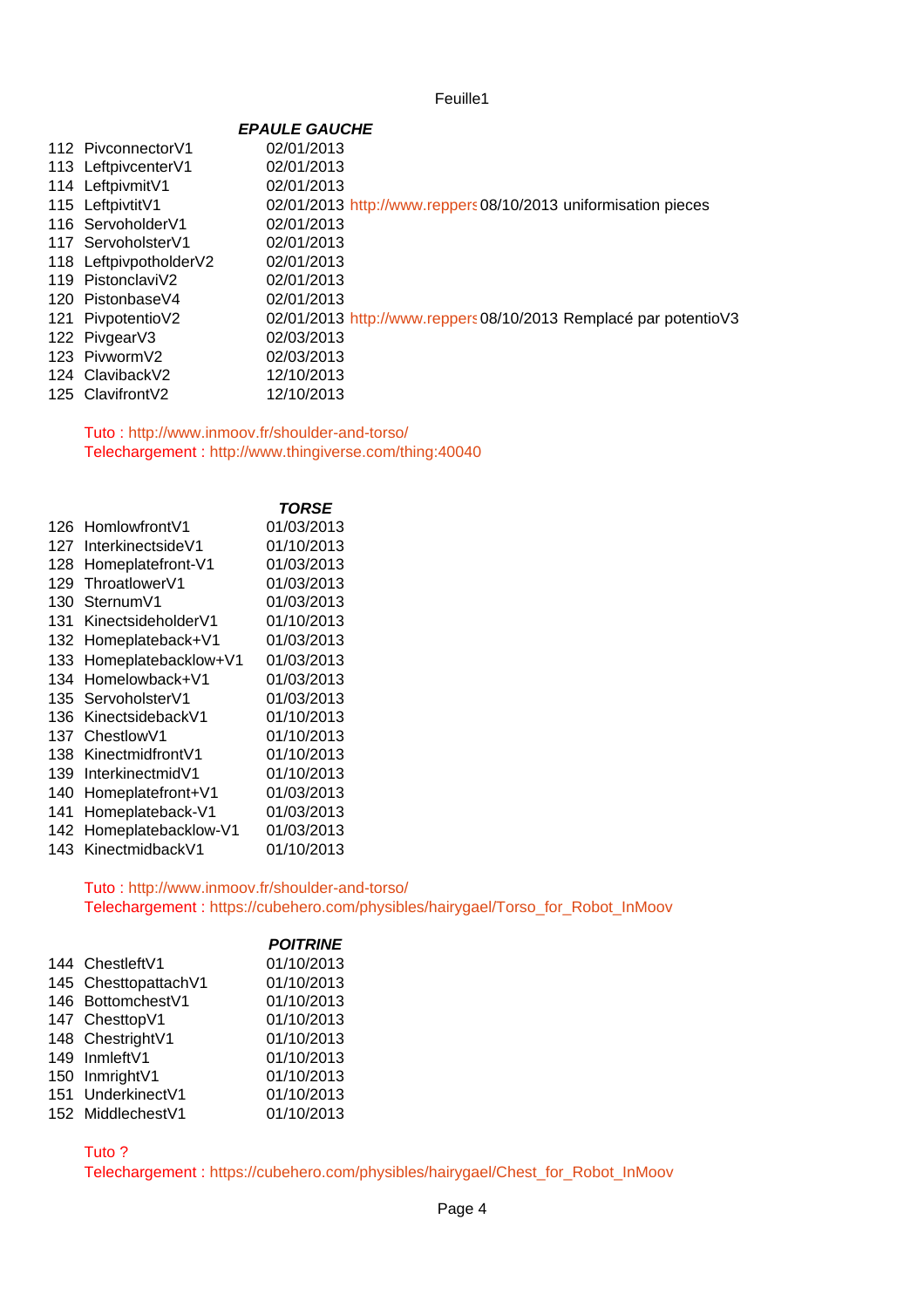|                          | <b>DOS</b> |
|--------------------------|------------|
| 153 BatteryholderrightV1 | 01/11/2013 |
| 154 BatteryholderleftV1  | 01/11/2013 |

#### Tuto ?

Telechargement : [https://cubehero.com/physibles/hairygael/Back\\_for\\_InMoov/history/master](https://cubehero.com/physibles/hairygael/Back_for_InMoov/history/master)

|     |                         | COU        |
|-----|-------------------------|------------|
|     | 155 ThroatholderV1      | 01/03/2013 |
|     | 156 SkullservofixV1     | 01/03/2013 |
|     | 157 ServogearV1         | 01/03/2013 |
|     | 158 GearholderV1        | 01/03/2013 |
|     | 159 ThroatpistonV2      | 01/03/2013 |
|     | 160 RingV1              | 01/03/2013 |
|     | 161 NeckboltsV2         | 01/03/2013 |
|     | 162 NeckhingeV1         | 01/03/2013 |
|     | 163 NeckV1              | 01/03/2013 |
|     | 164 FaceholderV3        | 01/01/2014 |
|     | 165 ThroatpistonvbaseV2 | 01/03/2013 |
|     | 166 ThroatholeV2        | 01/03/2013 |
| 167 | MaingearV1              | 01/03/2013 |
|     |                         |            |

Tuto : <http://www.inmoov.fr/neck-and-jaw/> Telechargement : [https://cubehero.com/physibles/hairygael/Neck\\_Mechanism\\_For\\_InMoov/print](https://cubehero.com/physibles/hairygael/Neck_Mechanism_For_InMoov/print)

|                  | <b>MACHOIRE</b> |
|------------------|-----------------|
| 168 JawsupportV1 | 08/03/2013      |
| 169 JawpistonV1  | 08/03/2013      |
| 170 JawhingeV2   | 10/03/2013      |
| 171 JawhingeV1   | 10/03/2013      |
| 172 JawV4        | 25/09/2013      |
|                  |                 |

Tuto : <http://www.inmoov.fr/neck-and-jaw/> Telechargement :<http://www.thingiverse.com/thing:59296>

|                     | <b>CRANE</b> |
|---------------------|--------------|
| 173 TopskullleftV3  | 01/09/2013   |
| 174 TopskullrightV3 | 01/09/2013   |
| 175 TopbackskullV1  | 01/09/2013   |

#### Tuto : ?

Telechargement : [https://cubehero.com/physibles/hairygael/Skull\\_for\\_Robot\\_InMoov/print](https://cubehero.com/physibles/hairygael/Skull_for_Robot_InMoov/print)

|                | <b>FACE</b> |
|----------------|-------------|
| 176 EyeglassV2 | 29/03/2013  |
| 177 LowbackV2  | 29/03/2013  |
| 178 SidehearV2 | 29/03/2013  |
| 179 TopmouthV2 | 21/05/2013  |

Tuto : ?

Telechargement :<http://www.thingiverse.com/thing:67676>